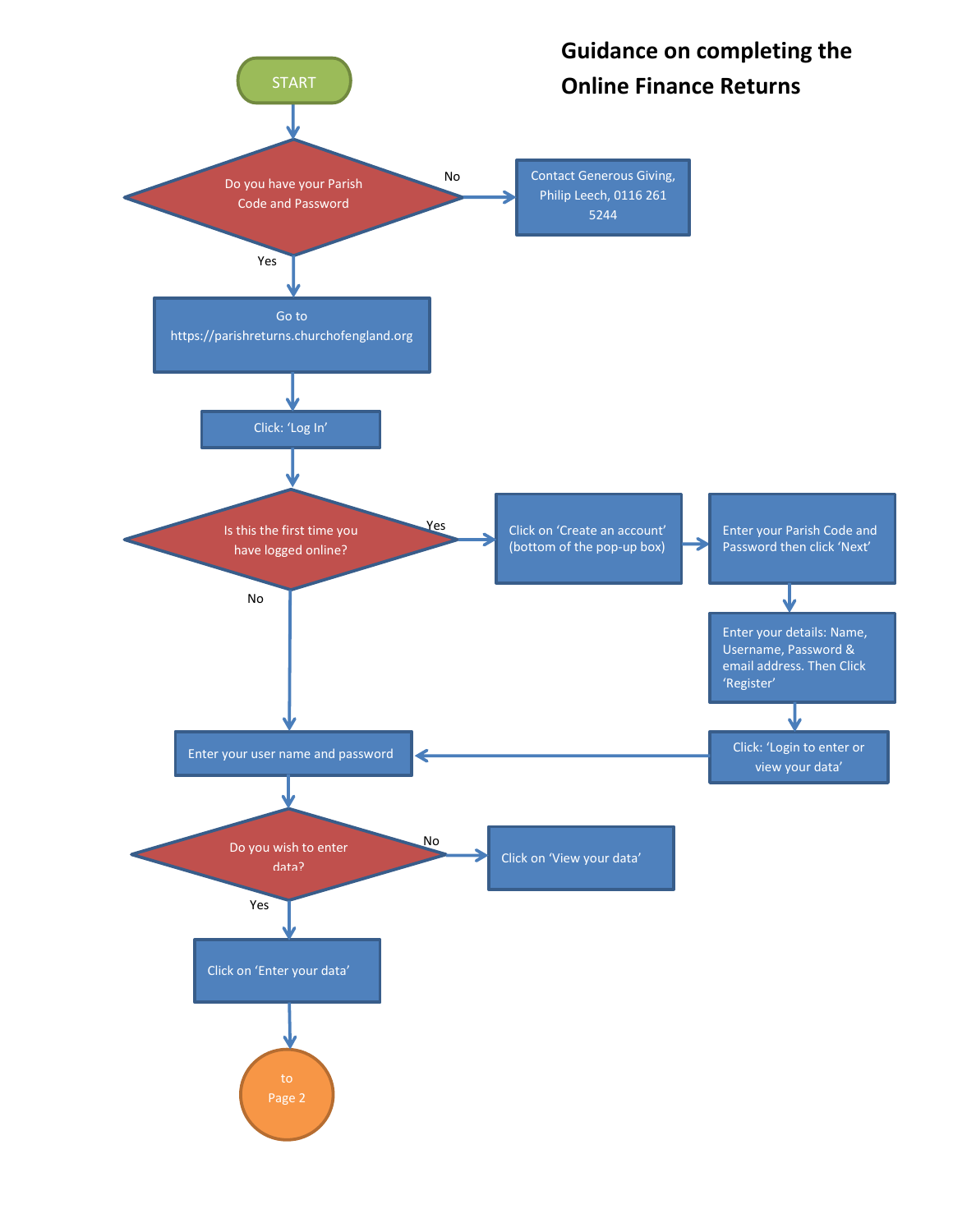

- Enter your data against the headings, which are the same as for the paper Return used in previous years. Where there is no data to be entered, please enter '0' (zero) All fields need to be completed.
- Data can be entered in more than one session, at the end of each page there is a 'Save and Return to Menu' button. Clicking on the 'Save and Return' button will take you back to the front page. Click on 'Enter your data' to input more data. Clicking on 'Next' will take you to the next data entry page.
- The navigation panel on the left of the screen shows which sections have been completed, or still require data entry. It also allows you to access different areas of the Return without having to go through a section previously completed.